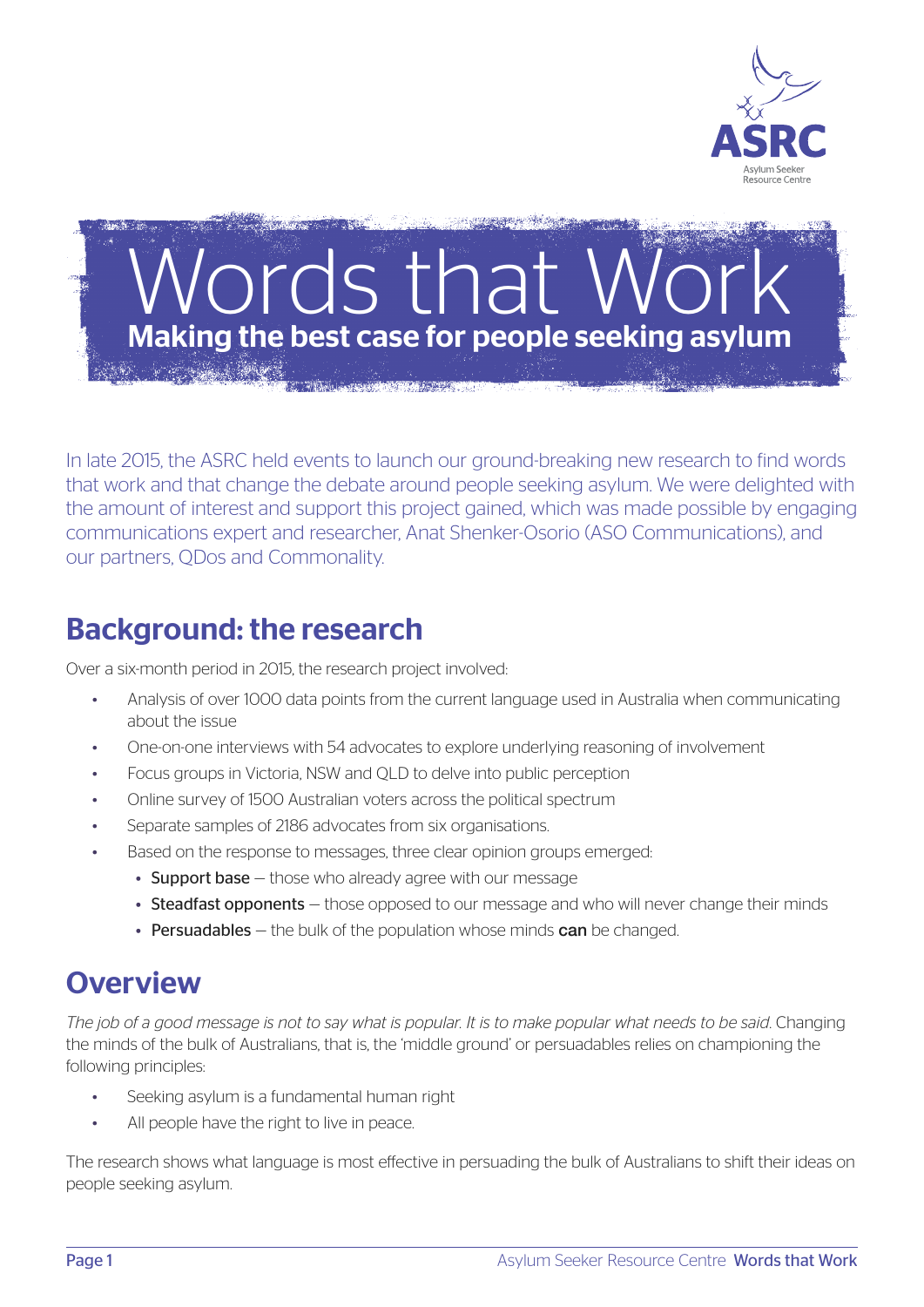## Messaging principles

- Lead with values like family, freedom, fairness and treating others as you'd want to be treated.
- • Provide aspirational calls to create something good: effective messages are two parts solution to one part problem.
- Name the cause of harms 'government decided' or 'leaders chose', avoid skirting blame 'conditions' worsened' 'harms were caused'. To believe a problem can be fixed through human action, people must believe human action caused it.
- • Use verbs like *choose*, *create* and *decide* to imply current conditions deliberately constructed.
- Name what people come for more than what people leave from.
- Seize the moral high ground by talking about what's right, not about pragmatics or cost savings.
- People readily reject unpleasant facts that don't match their worldview and then doubt the credibility of the messenger.
- Get comfortable alienating your opposition energise your base and persuade the middle.
- • Calling to mind the nation or nationality damages our case, better to reinforce the audience as people.

## Words that work

|                           | <b>Replace</b>                                                                                            |                      | <b>Embrace</b>                                                                             |
|---------------------------|-----------------------------------------------------------------------------------------------------------|----------------------|--------------------------------------------------------------------------------------------|
| ×                         | Asylum Seeker(s)                                                                                          |                      | People seeking asylum                                                                      |
| $\mathbf x$               | Australia(ns) should/must/can                                                                             |                      | We should/must/can                                                                         |
| ×                         | Fix our broken system, tackle the problem                                                                 | $\blacktriangledown$ | Create a fair and efficient process, fairly<br>examine each (person's) case                |
| ×                         | Comply with international human rights law,<br>humanitarian and legal obligations                         | ✔                    | Treat others the way we want to be treated,<br>do the right thing                          |
| ×                         | Physical and sexual abuse, torture, inhumane,<br>shunt people to remote prison camps                      |                      | Turn back to harm, denied basic rights                                                     |
| ×                         | Security, survival                                                                                        | $\blacktriangledown$ | Live in peace, care for children, live free from<br>danger, safety                         |
| ×                         | Be settled in Australia, be placed onshore                                                                |                      | Integrate into our communities                                                             |
| ×                         | Fleeing persecution, violence and torture                                                                 |                      | Seeking safety, rebuilding their lives where it's<br>safe, looking to set up a safe home   |
| $\boldsymbol{\mathsf{x}}$ | It is not illegal to seek asylum, not a<br>security issue, not a threat, no need to fear,<br>myth busting | $\checkmark$         | It is legal to seek asylum, it is an issue of basic<br>rights, foundation of human dignity |
| ×                         | Survive, not seeking a better life                                                                        |                      | Flourish, prosper, thrive                                                                  |
| ×                         | Injustices being perpetrated, harm being<br>inflicted, conditions worsened                                |                      | Government choosing to detain, [Name]<br>decided to deny rights                            |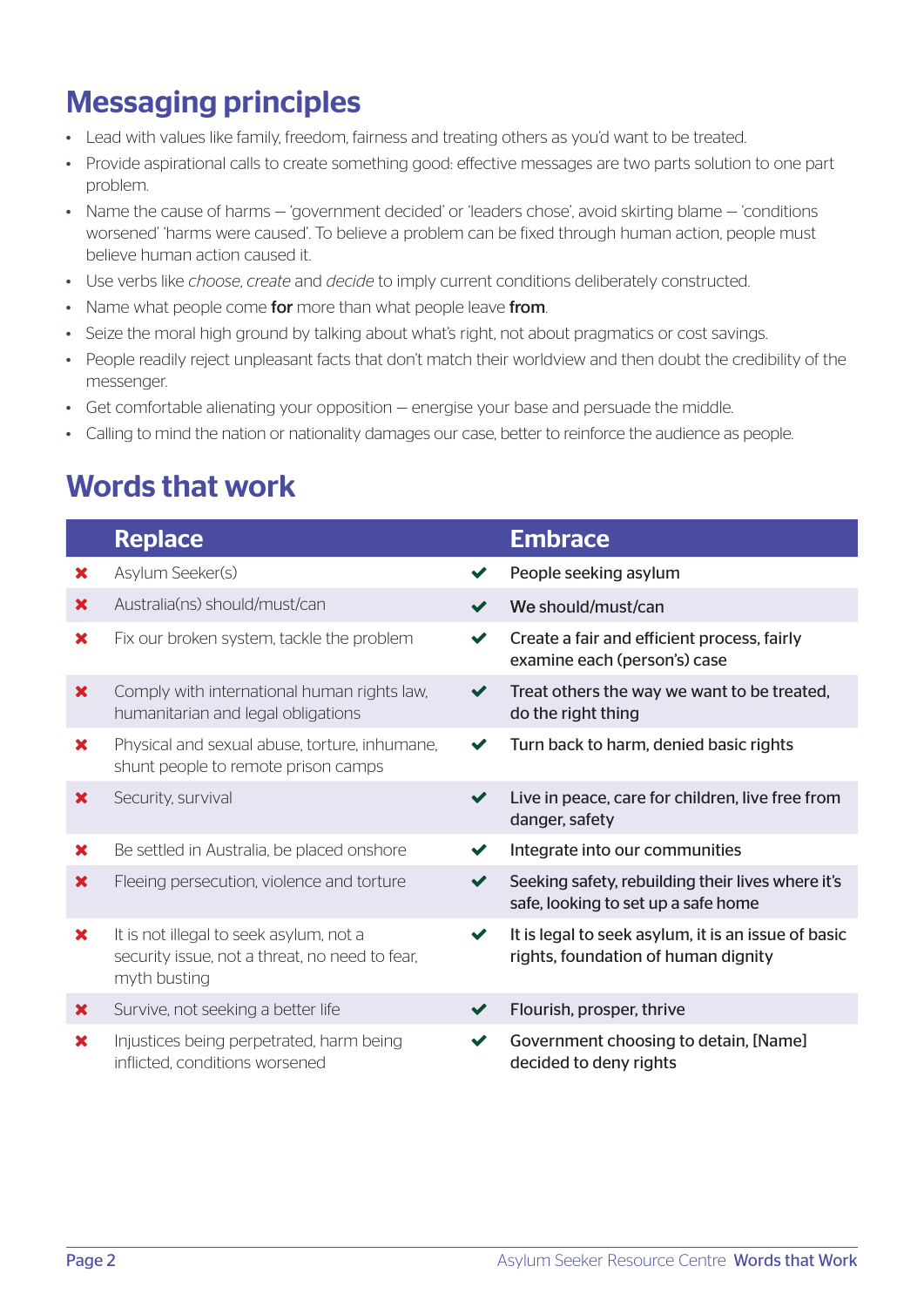## Messages to avoid

As part of the research, the current messages we are using as refugee and asylum–seeker advocates were also tested. As you can see from the results, our current 'status quo' message does not appeal to those whose hearts and minds we are trying to persuade.

#### Status quo message

It is not illegal for refugees to come here and Australia must fulfil its humanitarian and legal obligations to asylum seekers and refugees under international law and the Refugee Convention. Seeking asylum is a humanitarian issue rather than an issue of border security or defence, and people fleeing persecution, violence and torture must be treated with compassion and dignity. Mandatory detention in offshore facilities is cruel and inhumane. As signatory to the Refugee Convention Australia must fairly and efficiently assess the applications of all asylum seekers who arrive in Australian territory, including territorial waters, irrespective of their mode of arrival.



## What works — best leading arguments

Dial testing led by Troy Burton and focus groups directed by John Armitage provided critical insights into messages that unequivocally moved the persuadables toward our solutions.

### Unity/citizens of the world message

No matter our differences, most of us believe that all people deserve to live in peace. Our policies for people seeking asylum should respect human dignity and take place in full public view. Doing what's right means upholding people's basic rights to safety and fairness.

We cannot turn an issue of human rights into political bickering. We all have a stake in making the world a safer place, so we need to fairly examine each person's asylum case in a safe space and quickly integrate the people requiring asylum into our communities. This isn't a matter of right or left, but quite simply a matter of right and wrong.